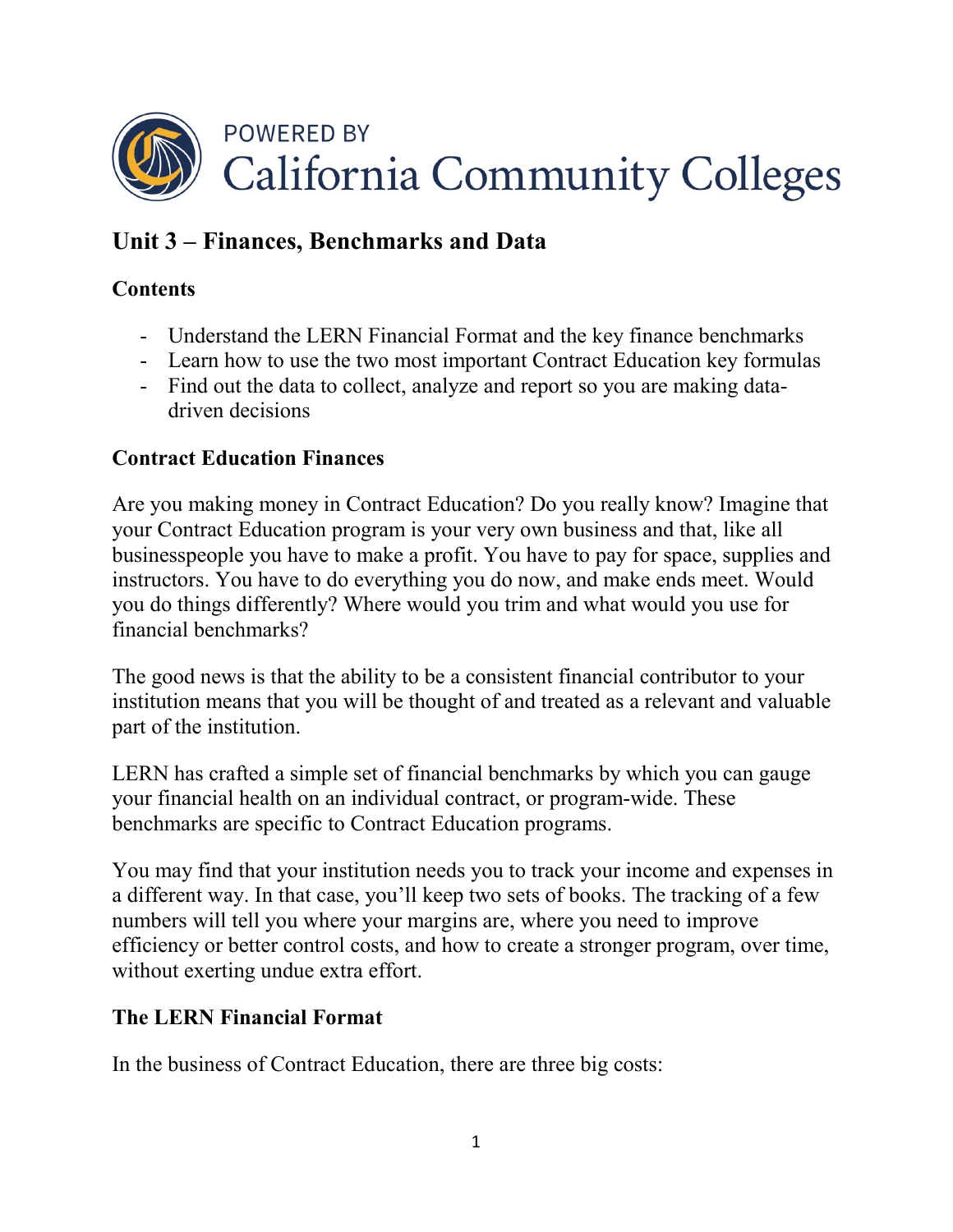- Promotion: The monies spent marketing contracts.
- Production: The monies spent delivering contracts.
- Administration: The monies spent operating your Contract Education program.

A Contract Education program that generates enough income to cover these three costs would be considered financially self-sufficient.

To compare financial performance of Contract Education programs, as well as other types of lifelong learning programs, LERN developed the LERN Financial Format. There are seven components of the LERN Financial Format.

| Income              |  |
|---------------------|--|
| Promotion           |  |
| Production          |  |
| <b>Direct Costs</b> |  |
| Operating Margin    |  |
| Administration      |  |
| Net                 |  |

They are:

- **Income**. The revenue or sales you generate.
- **Promotion**. The amount you spend marketing (think lead generation), such as a sales kit, digital marketing, website, and events.
- **Production**. The amount you spend delivering your contracts, such as instructor fees, materials, food, and product development.
- **Direct Costs**. If you add promotion and production together, you get direct costs; the costs directly related to selling and delivering contracts.
- **Operating Margin**. If you subtract your direct costs from your income you get your operating margin; the money left over to support administration costs.
- **Administration**. The amount you spend operating day-to-day, such as staffing costs, staff benefits, office supplies, and staff training. It should be noted that the cost of salespeople is an administration cost, not a promotion cost.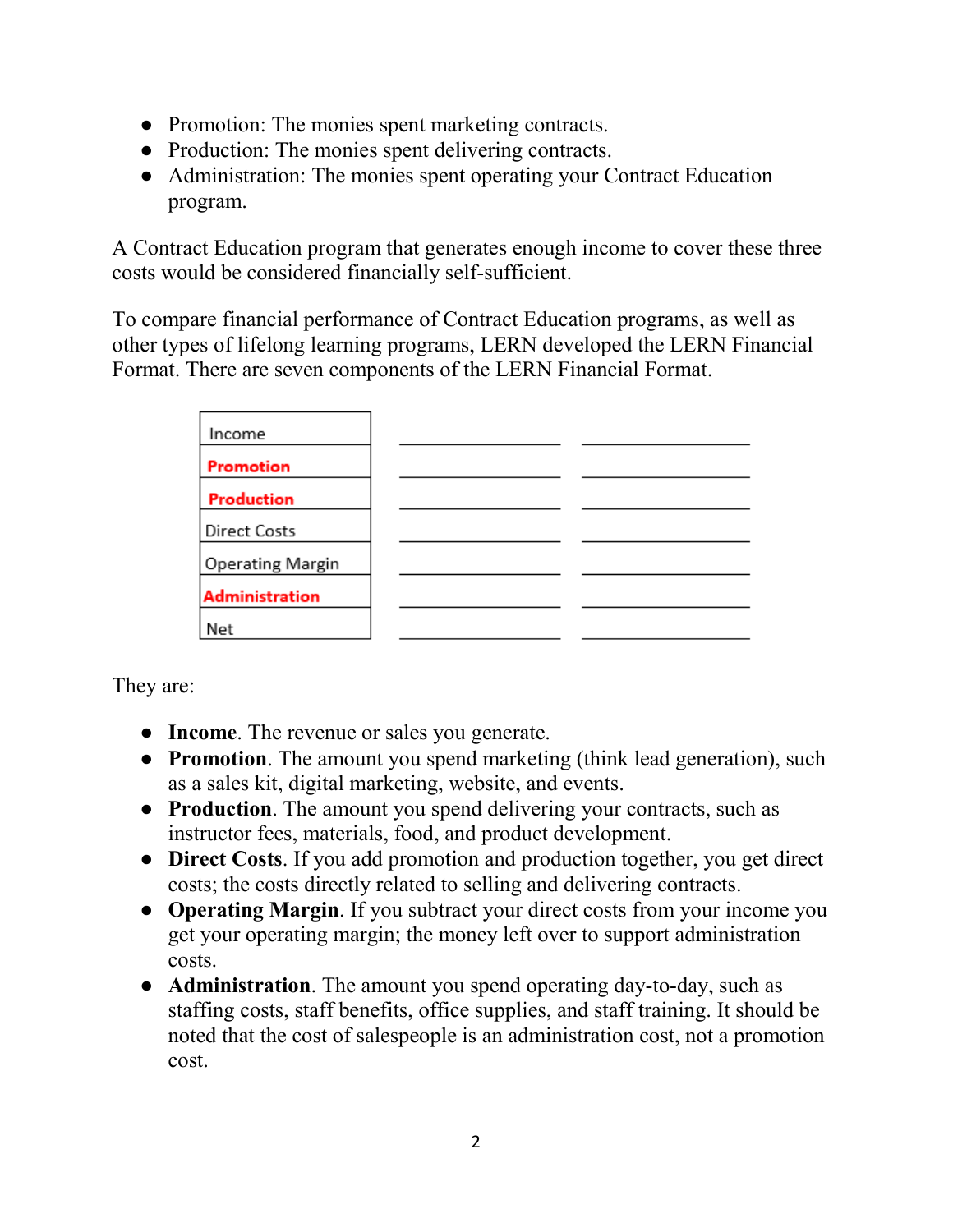• **Net**. If you subtract your administration costs from your operating margin you get your net. This is the money left over when you have paid all expenses.

When analyzing your Contract Education program's overall finances, you include administration and figure out your net. When analyzing one contract or a group of contracts, you are more concerned about the operating margin. If you sell a contract for \$9,500 and your direct costs are \$4,750, then your operating margin is \$4,750 or 50 percent.

#### *Contract Education programs finance benchmark numbers*

Contract Education programs have the potential to financially outperform other types of lifelong learning programs. Successful Contract Education programs can generate an operating margin of 55 to 60 percent and a net of 20 to 25 percent.

| Component               | Cost | <b>Target</b><br>percentage |
|-------------------------|------|-----------------------------|
| Income                  |      | 100%                        |
| Promotion               |      | $0 - 5%$                    |
| Production              |      | $35 - 40%$                  |
| <b>Direct Costs</b>     |      | 40 - 45%                    |
| <b>Operating Margin</b> |      | $55 - 60%$                  |
| Administration          |      | 35%                         |
| <b>Net</b>              |      | $20 - 25%$                  |

Important:

- 1. Promotion costs are 5 percent or less because sales are generated by salespeople, not promotional campaigns. The promotion monies are primarily used for lead generation.
- 2. Production costs should never exceed 50 percent. So you should not spend more than \$4,000 delivering an \$8,000 contract.

# *Controlling costs*

Keeping direct costs under control is important. A few tips:

• Negotiate your production costs. Do not automatically pay an instructor what they want to be paid. Make sure the fee is fair for you.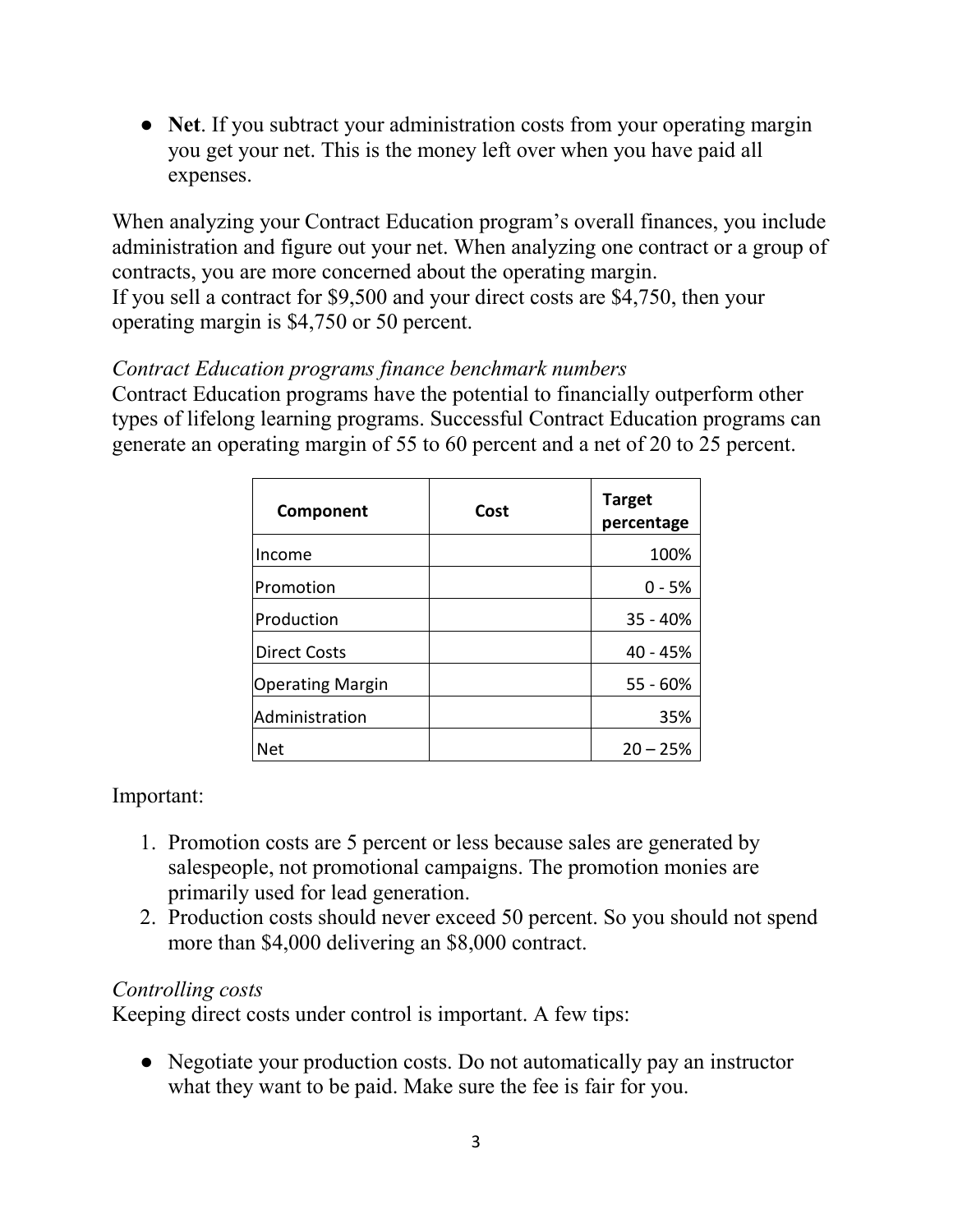- Make sure you have staff focused on revenue generation. All too often in Contract Education, too many staff get bogged down by developing and delivering contracts and no one is selling.
- Don't waste money on promotion whose primary purpose is not generating leads.
- Do not develop products or services you can only sell once or a limited number of times.

# *Building a budget*

Each year you need to build a budget. Using the LERN Financial Format can help. Take the following steps:

Step #1. Look at your sales for the last three years. Come up with your average percentage increase (or possibly decrease) and add to your present year's numbers. So if your budget this year is \$100,000 and the last three years your increase has been 10 percent, then project \$110,000.

Step #2. Decide on your net. If your desired net is 15 percent, then the dollar amount is \$16,500.

Step #3. Project your direct cost percentage. This is done by reviewing your performance the last three years. If the average has been 45 percent, then you can project \$49,500.

Step #4. You can now build your budget.

 $Income = $110,000$ Direct Costs  $=$  \$49,500 Operating Margin  $=$  \$60,500 Income - Direct Costs = Operating Margin (100,000 - 49,500 =  $60,500$ )  $Net = $16,500$ Administration  $=$  \$44,000 Operating Margin - Net = Administration  $(60,500 - 16,500 = 44,000)$ 

So you have \$44,000 or 40% to spend on Administration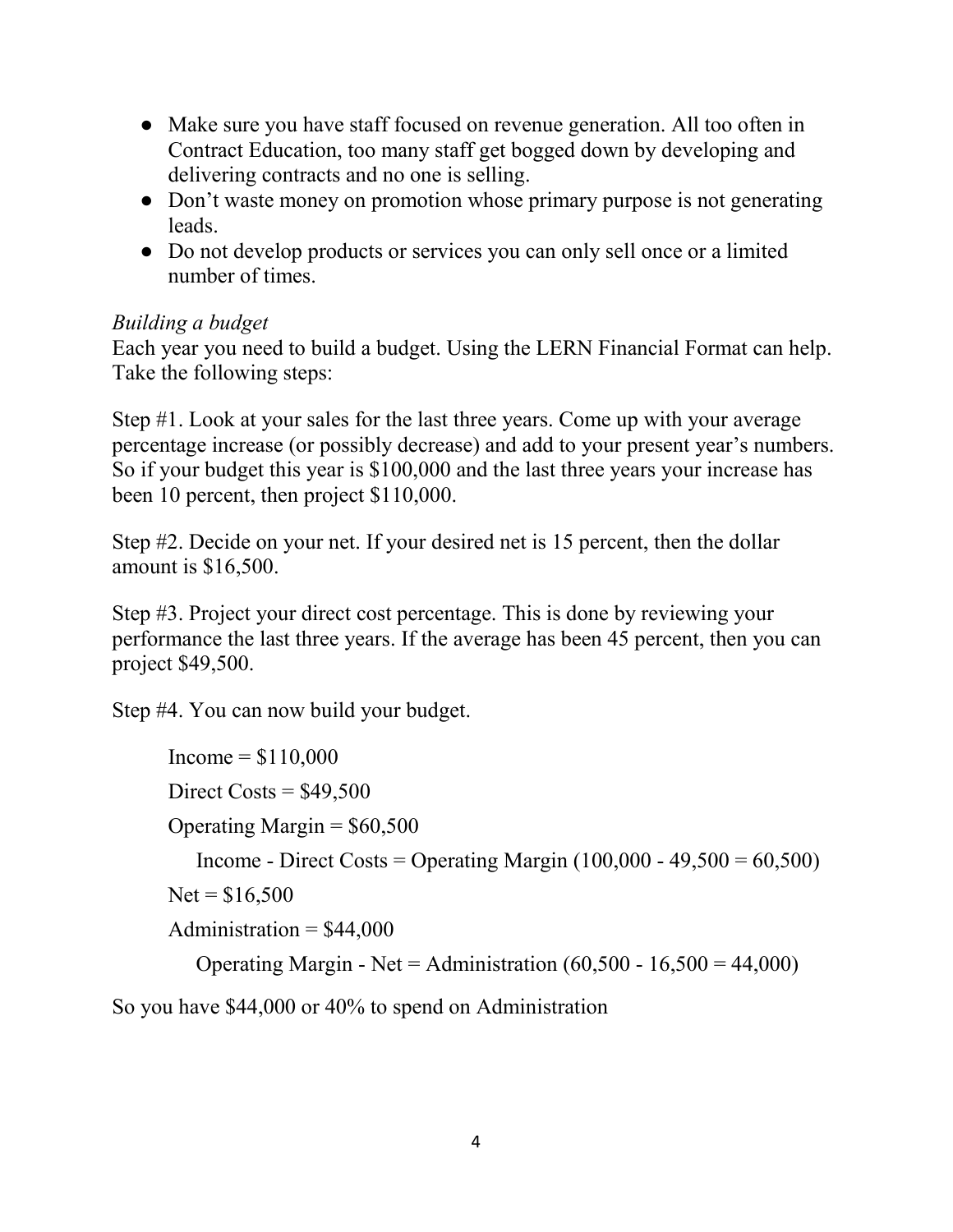# **Contract Education Formulas**

#### *Prospects, leads and contracts*

First, it is important to understand the difference between prospects, leads and contracts.

- A prospect is all existing clients and potential clients you can sell.
- A lead is all existing clients and potential clients who have shown some level of interest in purchasing.
- A contract is when an existing client or potential client purchases by signing a contract.

So prospects become leads and leads become contracts.

#### *Key formulas*

Although there are seven different Contract Education formulas, the two most important are:

#### Average Income per Contract

Total Contract Income/Total Contracts Sold = Average Income per Contract

$$
100,000/20 = $5,000
$$

#### Leads: Contract Ratio

Total Leads Generated/Total Contract Sold = Leads: Contract Ratio

$$
100/20=5\mathrm{:}1
$$

With this information you can figure out the number of leads you need to generate and contracts you need to sell to reach your income goal.

Income Goal: \$150,000 Average Income per Contract: \$5,000 Lead: Contract Ratio: 5:1

 $$150,000/\$5,000 = 30$  Contracts X  $5 = 150$  Leads

#### **Data to Collect, Reports to Run**

Besides your financial reports, there is other data to collect, analyze and report on.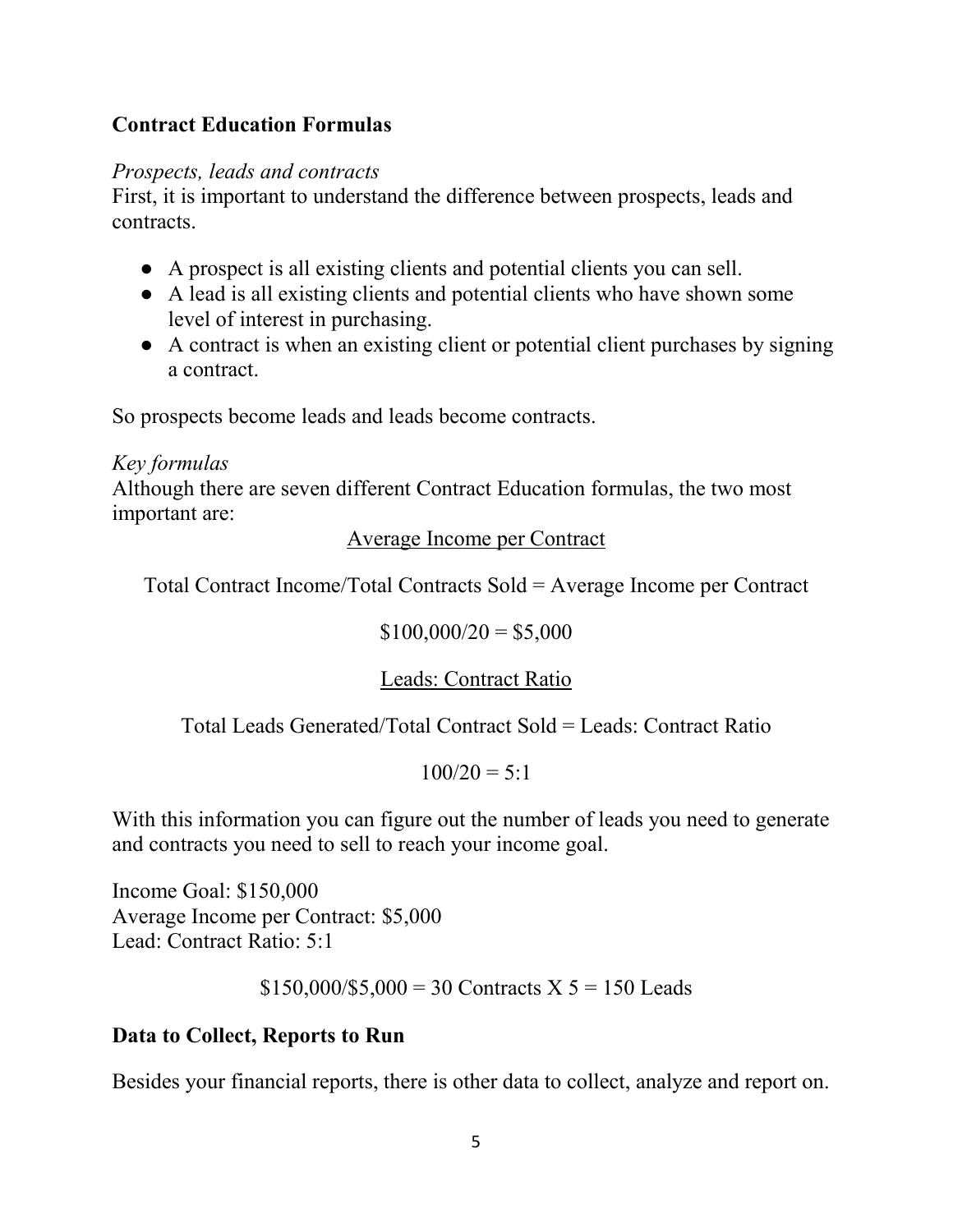For each contract sold you should collect the following data:

- Salesperson: Who sold the contract.
- Client: What client purchased the contract.
- Industry: What industry is the client part of.
- Category: What grouping of product or service, such as Soft Skills.
- Contract Generated: Repeat, referral or new lead.
- Discussion Started: What day did discussion start with client.
- Contract Date: Date contract was signed.
- Contract Price: Price of contract.
- Prospects: Total prospects during the quarter to be analyzed.
- Leads: Total leads during the quarter to be analyzed.
- Instructor Cost: How much was instructor paid.
- Sales Cost: How much did it cost to sell the contract (normally salesperson time).
- Participants: How many people participated in the contract.
- Development Cost: Cost of developing curriculum.
- Materials Cost: Cost of the materials to deliver contract
- Other Cost: Any additional contract costs.
- Quality: The client (not participant) quality rating.
- Contract Benefit: The benefit the client incurs from contract.
- Cancel: Did the contract run or was it cancelled.

With this data, the following are some of the reports you can generate:

| Data                             | <b>Report</b>                                     |
|----------------------------------|---------------------------------------------------|
| <b>Contract Operating Margin</b> | Income – Direct Costs                             |
| Contracts Sold                   | A contract may have multiple trainings as part of |
|                                  | it, so think in terms of signed contracts         |
| Average Income per               | <b>Total Contract Income/Total Contracts Sold</b> |
| Contract                         |                                                   |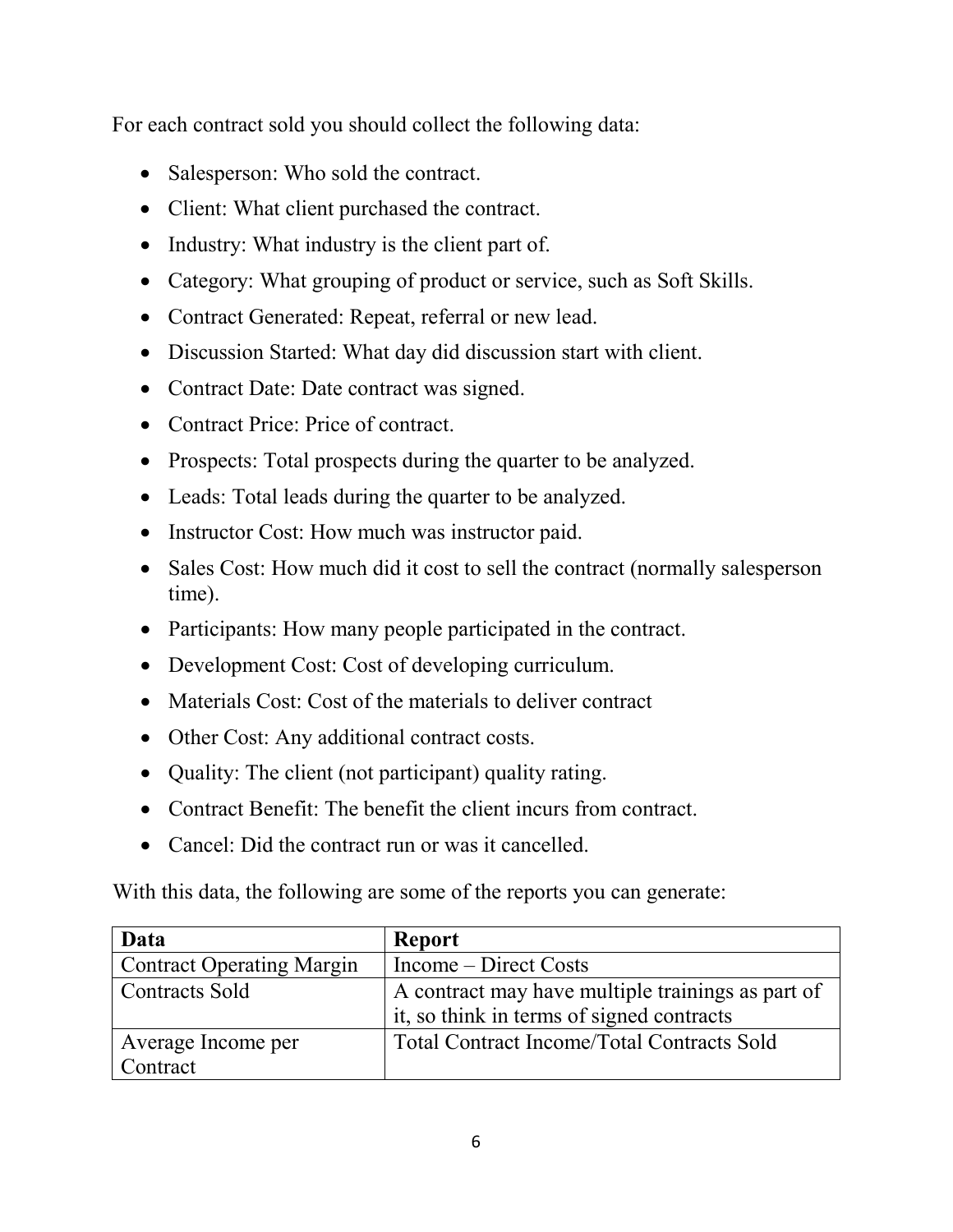| Data                     | <b>Report</b>                                          |  |  |
|--------------------------|--------------------------------------------------------|--|--|
| <b>Total Prospects</b>   | Any present or potential client you have               |  |  |
|                          | attempted to contact                                   |  |  |
| <b>Total Leads</b>       | Any present or potential client who has shown          |  |  |
|                          | interest                                               |  |  |
| Leads: Contract Ratio    | <b>Total Leads Generated/Total Contracts Sold</b>      |  |  |
| New Products/Services    | New Products and/or Services/Total Products            |  |  |
| Percentage               | and/or Services Sold                                   |  |  |
| Return on Investment     | Contract Benefit/Contract Benefit-Contract Cost        |  |  |
| Days to Close Sale       | The number of days from when the discussion            |  |  |
|                          | was started until the contract was signed              |  |  |
| <b>Development Costs</b> | Costs to develop curriculum                            |  |  |
| Average Participants per | <b>Total Contract Participants/Total Contracts Run</b> |  |  |
| Contract                 |                                                        |  |  |
| <b>Repeat Rate</b>       | Clients Purchasing in Year One and then                |  |  |
|                          | Purchasing in Year Two/Total Year One Clients          |  |  |
| LifeTime Value           | $1/(1)$ -Repeat Rate) X Average Income per             |  |  |
|                          | Contract                                               |  |  |
| <b>Cancellation Rate</b> | <b>Total Cancelled Contracts/Total Contracts Sold</b>  |  |  |
| <b>Quality Scores</b>    | Normally a rating of 1-5 (1=Poor and                   |  |  |
|                          | 5=Excellent) by the client purchasing the contract     |  |  |
| Contract Type            | Normally training or consulting                        |  |  |

# *Industry benchmarks*

The following are industry benchmarks you can measure your Contract Education program up against:

- Operating Margin.  $55\%$ +
- Average Income per Contract. There is not benchmark, but you are always wanting to increase this number. It takes as much energy to deliver a \$500 contract as it does a \$5,000 contract, so if you are selling \$500 contracts you have to do ten times the work it takes to sell one \$5,000 contract.
- Repeat Rate/Referral Rate/New Lead Rate. 50%, 25% and 25%
- Leads: Contract Ratio. 4:1
- Quality and Customer Service Scores. 4.2 out of 5
- Cancellation Rate:  $\leq 5\%$
- Salesperson. A salesperson who can spend 75% or more of their time selling should be generating 6- to 20-times their salary with 12 as the average.